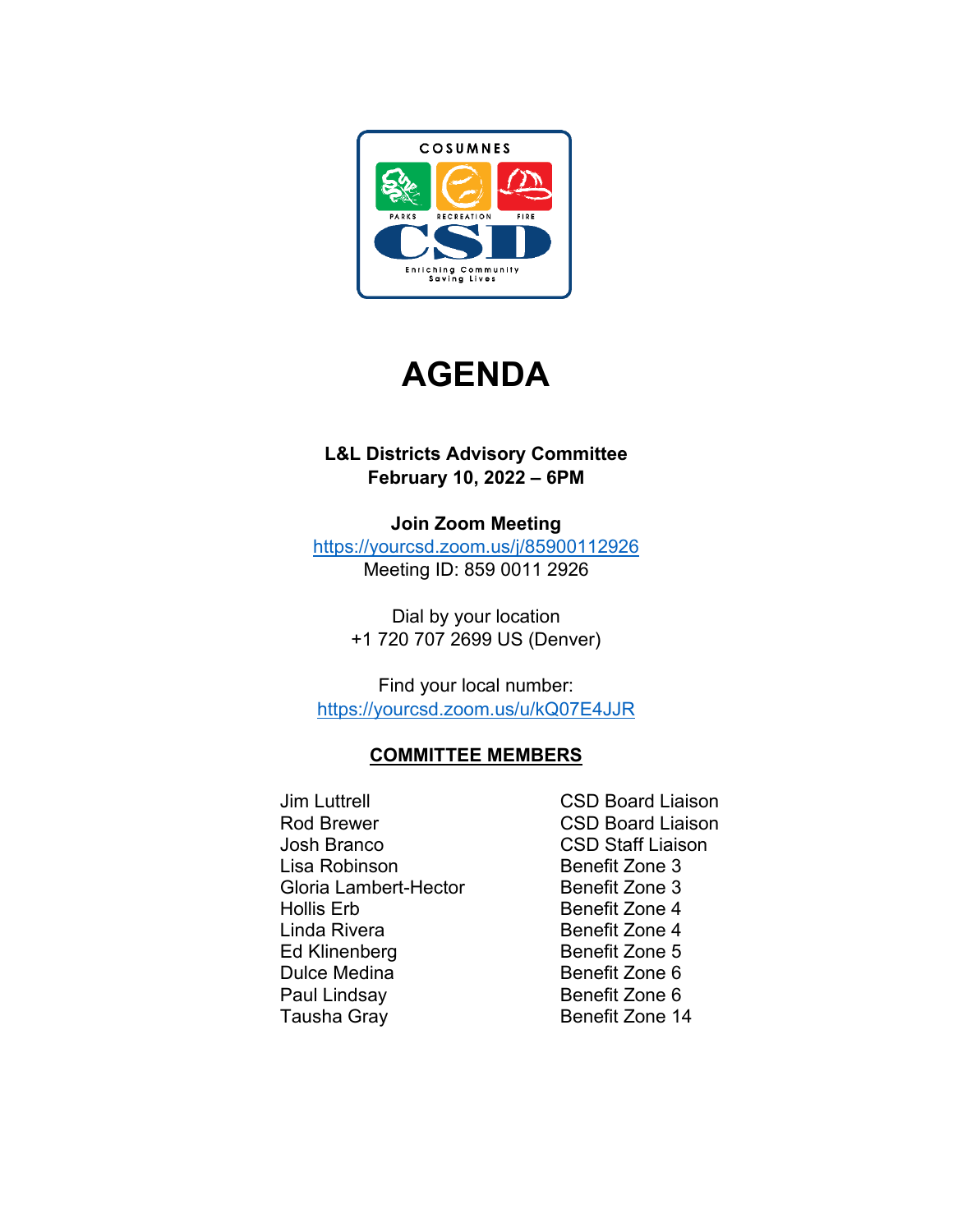## **A. CALL TO ORDER**

1. Roll Call

### **B. REPORTS / PRESENTATIONS**

2. **Subject:** Park & Golf Operations Division Report

#### **Recommendation:**

- 1. The Committee receive a landscape maintenance report from Park & Golf Operations staff.
- 3. **Subject:** Staff Liaison Report

### **Recommendation:**

- 1. The Committee receive an update from the Staff Liaison.
- 4. **Subject:** Partners for Parks

### **Recommendation:**

- 1. The Committee receives an overview of the Partners for Parks volunteer program.
- 2. The Committee receives information on a proposed survey of current Partners for Parks.

### **C. COMMUNICATIONS FROM THE PUBLIC**

This is the time and place for the public to address the Advisory Committee. State law prohibits the Committee from addressing any items not previously included on the Agenda. The Advisory Committee may receive testimony and set the matter for a subsequent meeting. Comments are to be limited to three minutes per individual at the discretion of the Chairperson. Individuals representing a group, or an organization shall be permitted five minutes. Comments relating to similar issues should be brief, concise, and non-repetitious. Speakers should state their home or business address when commenting to the Advisory Committee.

**Note:** Under the provisions of the California Government Code, the Committee is prohibited from discussing or taking immediate action on any non-agendized item unless it can be demonstrated to be of an emergency nature or the need to take immediate action arose after the posting of the agenda.

### **D. REGULAR BUSINESS**

5. Receives the January 13, 2022, Regular Advisory Committee Minutes.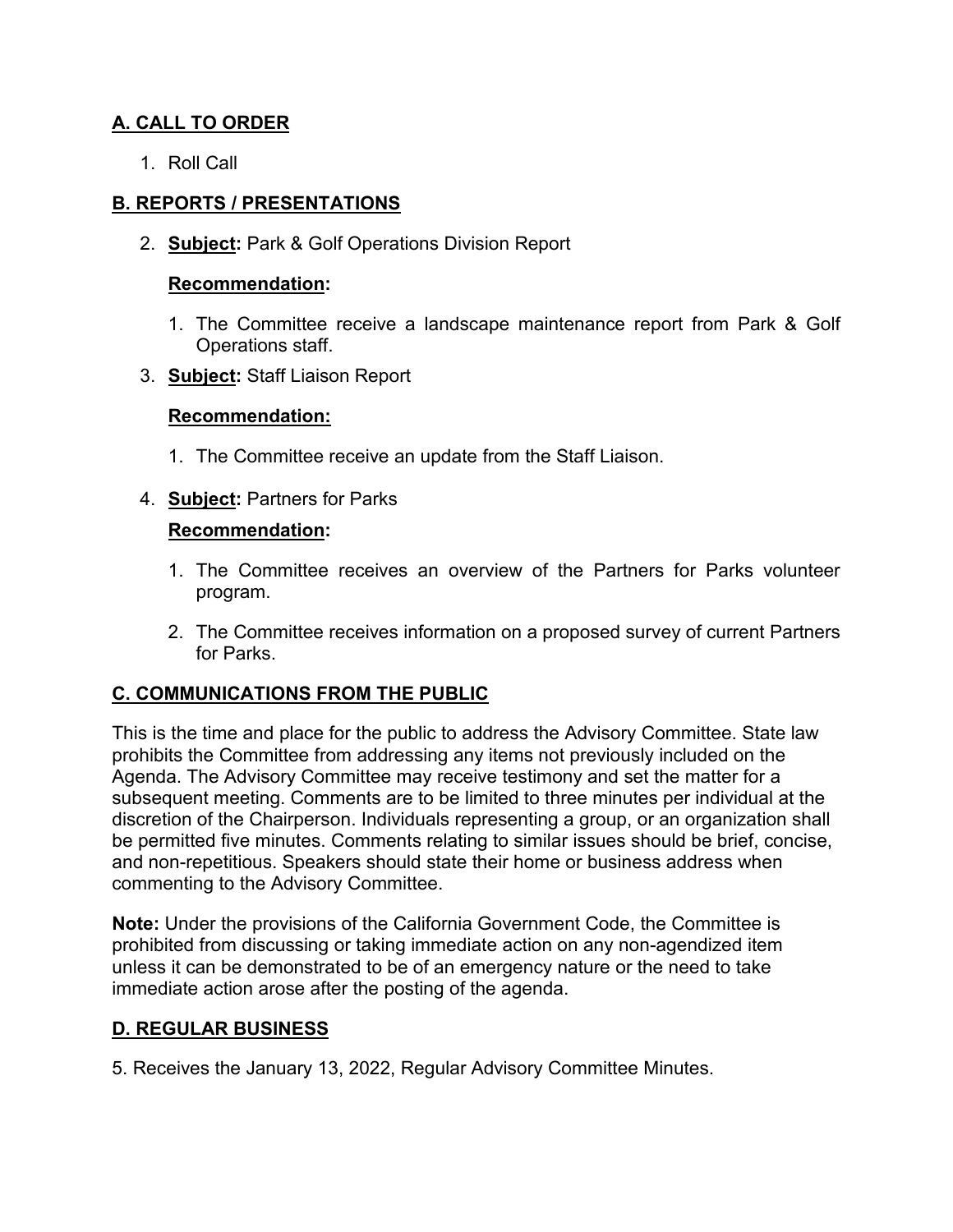6. Landscape Maintenance Updates – Committee provides landscape maintenance updates for each of their respective benefit zones.

### **E. IDENTIFICATION OF ITEMS FOR FUTURE MEETINGS**

This is the time for the Committee to identify the items they wish to discuss at future meetings. These items will not be discussed at this meeting, only identified for a future meeting.

### **F. ADJOURNMENT**

### CORONAVIRUS DISEASE (COVID-19) ADVISORY

To protect our constituents, District officials request all members of the public follow the California Department of Health Services' guidance and the County of Sacramento Public Health Officer Order for the Control of COVID-19 restricting group events and gatherings and maintaining social distancing.

Consistent with the County of Sacramento Public Health Order issued January 6, 2022, the meeting will be held via zoom teleconference. In-person participation by the public will not be permitted and no physical location from which the public may observe the meeting will be available. Remote public participation is available in the following ways: 1) Video Conference Zoom Meeting [https://yourcsd.zoom.us/j/85900112926,](https://yourcsd.zoom.us/j/85900112926) Meeting ID: 859 0011 2926 2) Email public comments to [joshbranco@csdparks.com](mailto:joshbranco@csdparks.com) by 4:00 pm, Thursday, February 10, 2022. The Staff Liaison will read the comments out loud during public comment, subject to the customary 3-minute time limitation.

If you have issues submitting a public comment via email, please contact the Staff Liaison at 916-405-5332 by the 4:00 p.m. deadline and leave a message, your comment will be played during the meeting.

### DISABLED ACCOMODATIONS

The Cosumnes Community Services District will make reasonable accommodations for persons having special needs due to disabilities. Please contact Josh Branco, Management Analyst, at 8820 Elk Grove Blvd., Elk Grove, CA 95624, phone (916) 405- 5332, at least 48 hours prior to the meeting, to allow time to provide for special accommodations.

REVIEW AND COPIES OF AGENDA, AGENDA REPORTS AND MATERIAL

Prior to each Meeting, copies of the Agenda, Agenda Reports, and other materials, as well as any public record relating to an open session agenda item that is distributed within 72 hours prior to the meeting, are available for public review at the Cosumnes Community Services District's Administrative Building during normal working hours. In addition, a limited supply will be available on a first come, first serve basis at the meeting.